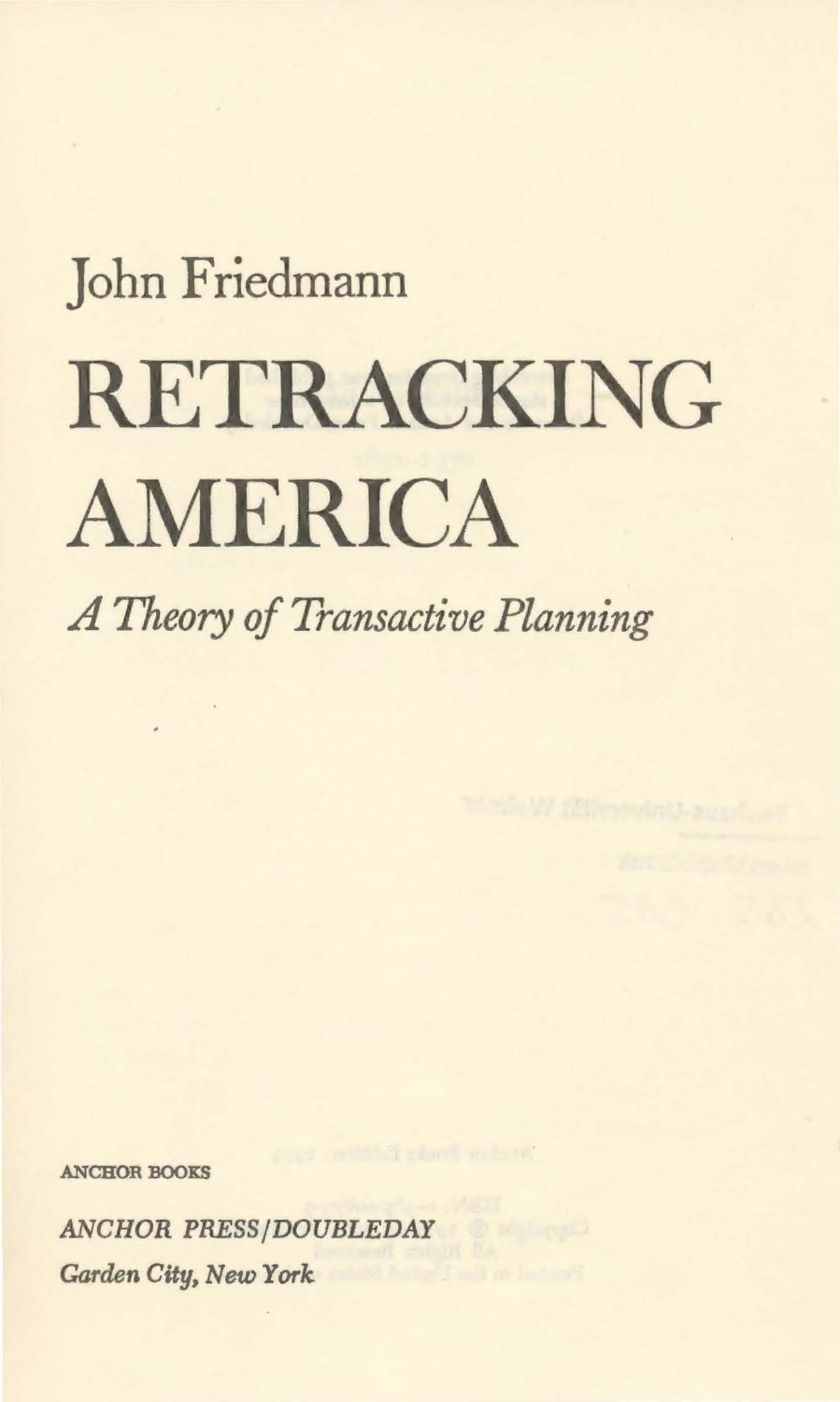## CONTENTS OF THE CONTENTS

| <b>PREFACE</b>                                          | xiii           |
|---------------------------------------------------------|----------------|
|                                                         |                |
| <b>ENCOUNTERS</b><br>ı.                                 | $\mathbf{I}$   |
| Masters and Students                                    | $\mathbf{2}$   |
| <b>Planning as Social Process</b>                       | $\overline{5}$ |
| Thought at the Level of Planning                        | 8              |
| The End of Ideology                                     | 11             |
| Toward an Empirical Approach<br><b>MOTOR CONTRACTOR</b> | 13             |
| Innovative Planning                                     | 17             |
| Societal Guidance and Transactive Planning              | 18             |
| PRECURSOR: KARL MANNHEIM                                | 22             |
| The Sociology of Knowledge                              | 22             |
| Two Forms of Rationality                                | 29             |
| The Principia Media of Society                          | 31             |
| The Theory of Controls                                  | 35             |
| A Scientific Politics                                   | 40             |
| Appendix: Mannheim's Influence on Planning<br>Theory    | 45             |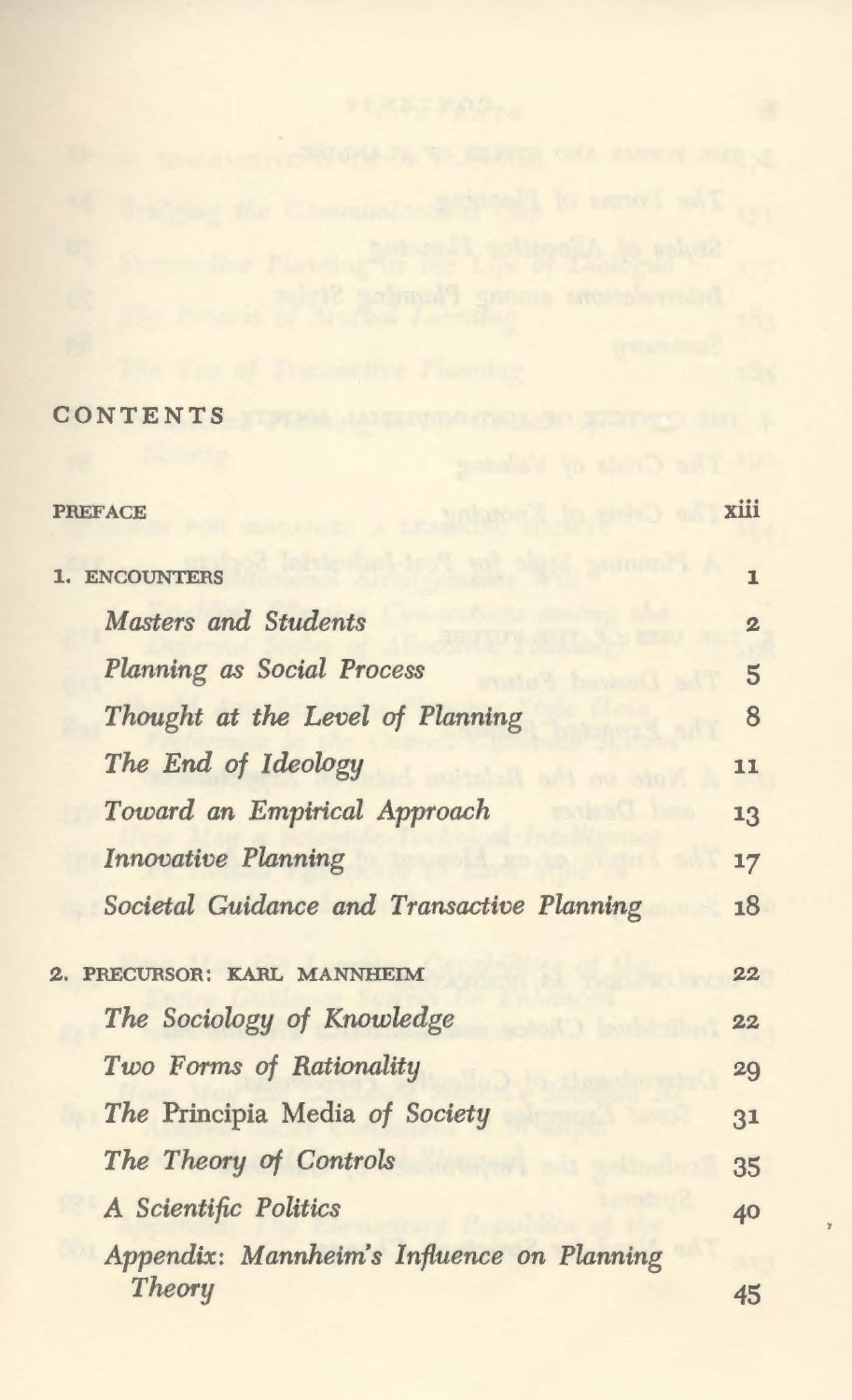| X | CONTENTS |  |  |  |  |  |
|---|----------|--|--|--|--|--|
|---|----------|--|--|--|--|--|

| 3. THE FORMS AND STYLES OF PLANNING          | 49  |
|----------------------------------------------|-----|
| The Forms of Planning                        | 51  |
| <b>Styles of Allocative Planning</b>         | 70  |
| <b>Interrelations among Planning Styles</b>  | 79  |
| Summary                                      | 83  |
|                                              |     |
| 4. THE CONTEXT OF POST-INDUSTRIAL SOCIETY    | 85  |
| The Crisis of Valuing                        | 87  |
| The Crisis of Knowing                        | 98  |
| A Planning Style for Post-Industrial Society | 112 |
|                                              |     |
| 5. THE USES OF THE FUTURE                    | 115 |
| The Desired Future                           | 119 |
| The Expected Future                          | 126 |
| A Note on the Relation between Expectations  |     |
| and Desires                                  | 133 |
| The Future as an Element of Present Action   | 137 |
| Summary                                      | 140 |
|                                              |     |
| 6. DEVELOPMENT AS INNOVATION                 | 142 |
| Individual Choice and Collective Phenomena   | 143 |
| Determinants of Collective Phenomena:        |     |
| Some Examples                                | 146 |
| Evaluating the Performance of Guidance       |     |
| <b>Systems</b>                               | 159 |
| The Need for Structural Change               | 166 |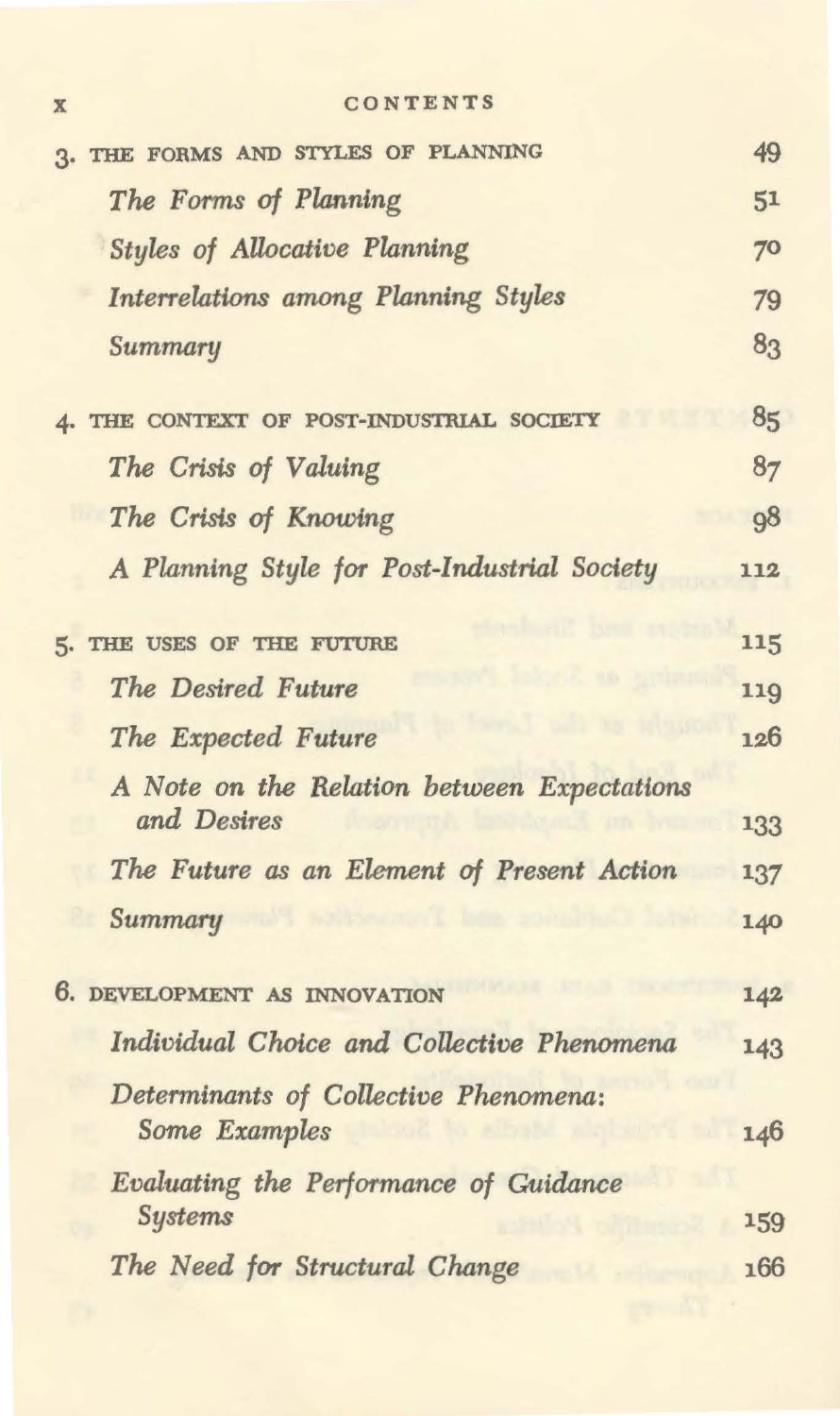| CONTENTS                                                                                                                      | xi  |
|-------------------------------------------------------------------------------------------------------------------------------|-----|
| 7. THE TRANSACTIVE STYLE OF PLANNING                                                                                          | 171 |
| Bridging the Communications Gap                                                                                               | 171 |
| Transactive Planning as the Life of Dialogue                                                                                  | 177 |
| The Process of Mutual Learning                                                                                                | 183 |
| The Tao of Transactive Planning                                                                                               | 185 |
| Transactive Planning in the Context of<br>Society                                                                             | 190 |
| 8. DESIGN FOR GUIDANCE: A LEARNING SOCIETY                                                                                    | 194 |
| What Institutional Arrangements Will<br>Establish Effective Connections among the<br>Different Styles of Allocative Planning? | 195 |
| Should Any Particular Planning Style Have<br>Preference in the Overall Guidance System<br>of Society?                         | 203 |
| How May a Scientific-Technical Intelligence<br>Be Linked Effectively to Each Style in<br>the Guidance System?                 | 210 |
| How May the Learning Capabilities of the<br>Entire Guidance System Be Enhanced<br>with Respect to Its Environment?            | 213 |
| How May the Guidance System's Stability Be<br>Assured under Conditions of Multiple<br>Internal and External Stresses?         | 217 |
| Appendix: The Elementary Republics of the<br>Wards                                                                            | 219 |